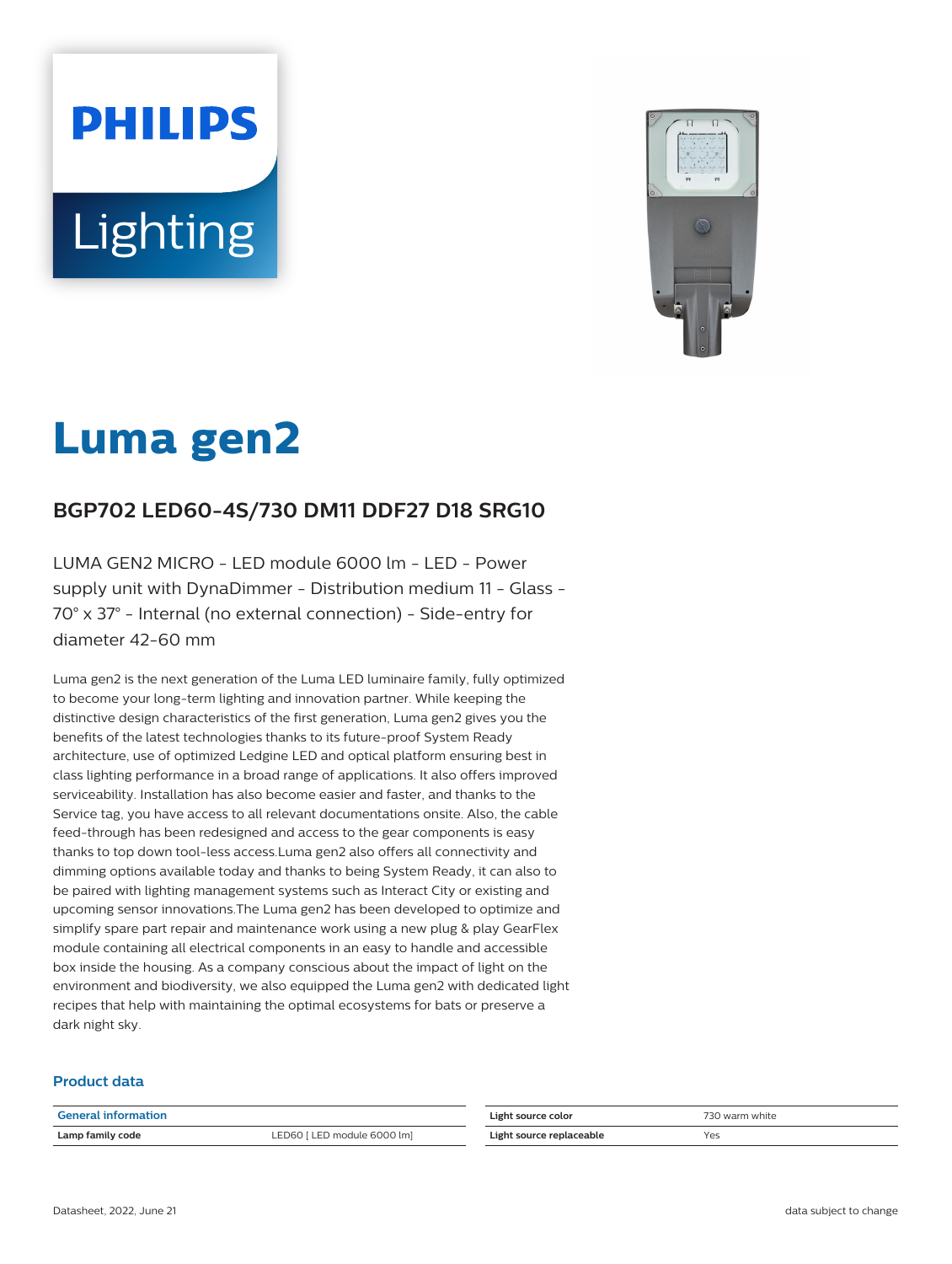## **Luma gen2**

| Number of gear units                     | 1 unit                                |  |
|------------------------------------------|---------------------------------------|--|
| Driver/power unit/transformer            | PSDD [ Power supply unit with         |  |
|                                          | DynaDimmer]                           |  |
| Driver included                          | Yes                                   |  |
| Optical cover/lens type                  | G [ Glass]                            |  |
| Luminaire light beam spread              | 70° x 37°                             |  |
| <b>Control interface</b>                 | Internal (no external connection)     |  |
| Connection                               | CU5 [ Connection unit 5-pole]         |  |
| Cable                                    |                                       |  |
| <b>Protection class IEC</b>              | Safety class I (I)                    |  |
| <b>Flammability mark</b>                 | $NO[-]$                               |  |
| <b>CE mark</b>                           | CE mark                               |  |
| <b>ENEC mark</b>                         | ENEC plus mark                        |  |
| <b>Warranty period</b>                   | 5 years                               |  |
| Optic type outdoor                       | Distribution medium 11                |  |
| Constant light output                    | No                                    |  |
| Number of products on MCB of 16 A type B | 30                                    |  |
| <b>EU RoHS compliant</b>                 | Yes                                   |  |
| Light source engine type                 | LED                                   |  |
| Service tag                              | Yes                                   |  |
| <b>Product family code</b>               | BGP702 [ LUMA GEN2 MICRO]             |  |
|                                          |                                       |  |
| <b>Light technical</b>                   |                                       |  |
| Upward light output ratio                | 0                                     |  |
| Standard tilt angle posttop              |                                       |  |
| Standard tilt angle side entry           | $O^{\circ}$                           |  |
|                                          |                                       |  |
| <b>Operating and electrical</b>          |                                       |  |
| <b>Input Voltage</b>                     | 220 to 240 V                          |  |
| <b>Input Frequency</b>                   | 50 to 60 Hz                           |  |
| Inrush current                           | 18 A                                  |  |
| Inrush time                              | $0.28$ ms                             |  |
| <b>Power Factor (Min)</b>                | 0.98                                  |  |
|                                          |                                       |  |
| <b>Controls and dimming</b>              |                                       |  |
| <b>Dimmable</b>                          | Yes                                   |  |
|                                          |                                       |  |
| <b>Mechanical and housing</b>            |                                       |  |
| <b>Housing Material</b>                  | Aluminum die-cast                     |  |
| <b>Reflector material</b>                |                                       |  |
| Optic material                           | Polymethyl methacrylate               |  |
| Optical cover/lens material              | Glass                                 |  |
| <b>Fixation material</b>                 | Aluminum                              |  |
| <b>Mounting device</b>                   | 42/60S [Side-entry for diameter 42-60 |  |
|                                          | mm]                                   |  |
| Optical cover/lens shape                 |                                       |  |
|                                          | Flat                                  |  |
| Optical cover/lens finish                | Clear                                 |  |

| Overall width                                 | 295 mm                                    |  |
|-----------------------------------------------|-------------------------------------------|--|
| Overall height                                | 146 mm                                    |  |
| Effective projected area                      | $0.094 \, \text{m}^2$                     |  |
| Color                                         | Gray                                      |  |
| Dimensions (Height x Width x Depth)           | 146 x 295 x 642 mm (5.7 x 11.6 x 25.3 in) |  |
|                                               |                                           |  |
| <b>Approval and application</b>               |                                           |  |
| Ingress protection code                       | IP66 [ Dust penetration-protected, jet-   |  |
|                                               | proof]                                    |  |
| Mech. impact protection code                  | IK10 [20 J vandal-resistant]              |  |
| <b>Surge Protection (Common/Differential)</b> | Surge protection level until 10 kV        |  |
| Sustainability rating                         |                                           |  |
|                                               |                                           |  |
| Initial performance (IEC compliant)           |                                           |  |
| Initial luminous flux (system flux)           | 5400 lm                                   |  |
| Luminous flux tolerance                       | $+/-7%$                                   |  |
| Initial LED luminaire efficacy                | 133 lm/W                                  |  |
| Init. Corr. Color Temperature                 | 3000 K                                    |  |
| Init. Color Rendering Index                   | >70                                       |  |
| Initial chromaticity                          |                                           |  |
| Initial input power                           | 40.5 W                                    |  |
| Power consumption tolerance                   | $+/-10%$                                  |  |
| Init. Color Rendering Index Tolerance         | $+/-2$                                    |  |
|                                               |                                           |  |
| Over time performance (IEC compliant)         |                                           |  |
| Control gear failure rate at median useful    | 10 %                                      |  |
| life 100000 h                                 |                                           |  |
| Lumen maintenance at median useful life*      | L96                                       |  |
| 100000h                                       |                                           |  |
|                                               |                                           |  |
| <b>Application conditions</b>                 |                                           |  |
| Ambient temperature range                     | -40 to +50 $^{\circ}$ C                   |  |
| Performance ambient temperature Tq            | 25 °C                                     |  |
| Maximum dim level                             | 50%                                       |  |
|                                               |                                           |  |
| <b>Product data</b>                           |                                           |  |
| Full product code                             | 871951465896700                           |  |
| Order product name                            | BGP702 LED60-4S/730 DM11 DDF27 D18        |  |
|                                               | SRG10                                     |  |
| EAN/UPC - Product                             | 8719514658967                             |  |
| Order code                                    | 65896700                                  |  |
| Numerator - Quantity Per Pack                 | 1                                         |  |
|                                               |                                           |  |
| Numerator - Packs per outer box               | 1                                         |  |
| Material Nr. (12NC)                           | 910925868801                              |  |